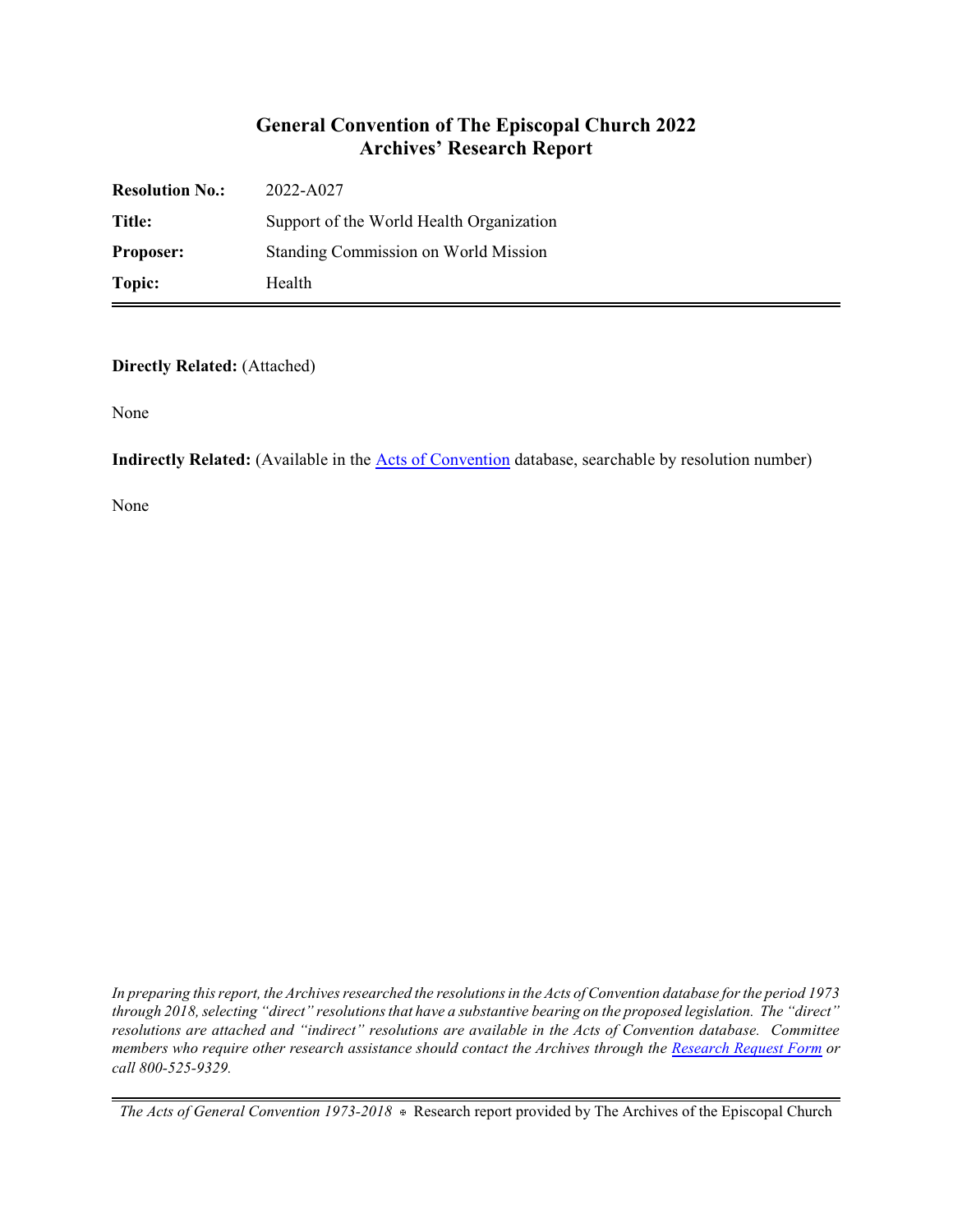# **A027 - Support of the World Health Organization**

#### **Final Status:** Not Yet Finalized

**Proposed by:** Standing Commission on World Mission **Requests New Interim Body**: No **Amends C&C or Rules of Order**: No **Has Budget Implications**: No **Cost**: **HiA:** HB **Legislative Committee Currently Assigned**: 07 - Social Justice & International Policy **Completion Status:** Incomplete **Latest House Action:** N/A **Supporting Documents:** No

## **Resolution Text**

*Resolved*, the House of \_\_\_\_\_\_\_\_\_\_\_\_\_\_\_\_ concurring,

That the 80th General Convention express its full support of the World Health Organization in its mission to promote the highest standard of health for all people; and be it further

*Resolved,* That the General Convention support the position that the United States of America remain a full member of the Organization; and be it further

*Resolved,* That the General Convention direct the Office of Government Relations to communicate to the leadership of both Houses of Congress and other appropriate governmental agencies the position of The Episcopal Church regarding the World Health Organization and its concern that the independence of the World Health Organization to pursue its global mission not be compromised by partisan national politics and interference, especially as the world responds to the threat of climate change to world health and the effect of pandemics such as Covid-19 on populations with fragile health care systems.

## **Explanation**

The World Health Organization (WHO) is a specialized agency of the United Nations system with 194 member states. Its primary role is to direct international health within the United Nations' system and to lead partners in global health responses, directing and coordinating international health work through collaboration with countries, the United Nations system, international organizations, civil society, foundations, academia, and research institutions.